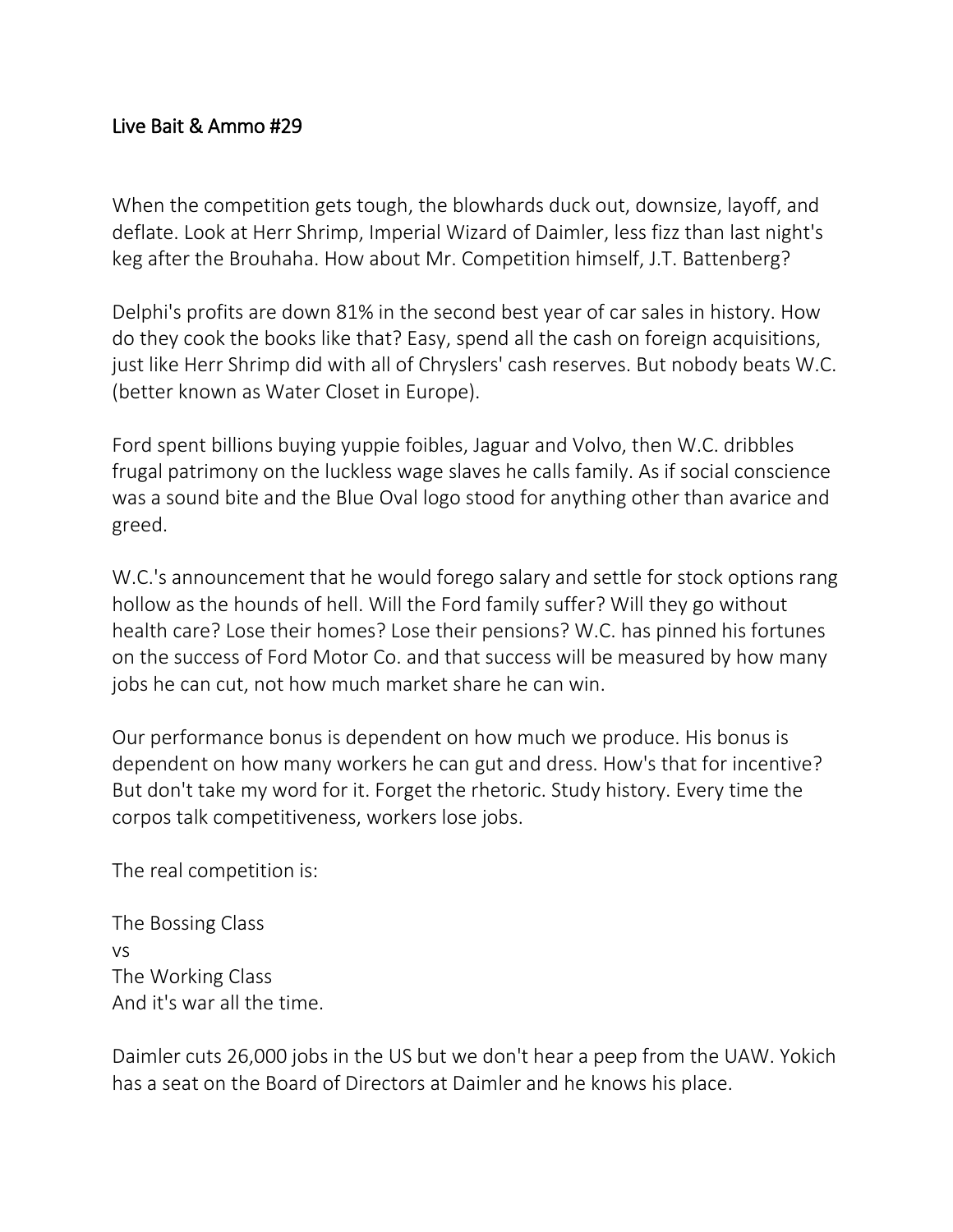Ford announces 22,000 job cuts and Yokich says, "The UAW's history of using constructive relationships with employers to get through tough times has been proven many times over." Meaning: more union members will be sacrificed for the sake of constructive relationships. Then UAW leaders flew to Palm Springs to rub noses with the corpos.

What did we give up at the bargaining table so every Local Union president and bargaining chair could spend a week in Palm Springs playing footsie with the boss? Whose interest are they serving?

Last November Local Unions paid lost time and expenses to send selected presidents and bargaining chairs to a caucus meeting disguised as a UAW Leadership Conference. At the conference the leaders of the Rollover Caucus blew their own horns and then announced which caucus members would sit on the next International Executive Board.

Flattered to be invited and longing to be one of the Good Old Boys, local leaders nodded and smiled and applauded enthusiastically even though they had no say in the undemocratic selection process. They call that sycophantic sel-serving on our nickel Solidarity.

Ed Northern, Delphi's Master of Lean, promised to create jobs in America. Over and over in the Year of the Spin Off he bragged, I don't close plants. I build plants. Since 1992 Delphi hasn't built a single plant in the US or created one new job. Northern has opened more floor space than a cluster bomb though. Delphi is outsourcing and selling off product lines at fire sale prices.

At Delphi Flint East the Bargaining Chairman bragged to the Flint Journal about negotiating 17 new jobs at wages \$8 per hour below the going rate. The following week Battenberg announced that he would cut 1400 jobs out of Delphi Flint East. [Inside sources report: Shoemaker pursed his lips and pinched his nose when he heard that. He was so upset he almost sneezed!]

In the past thirty months Delphi Flint East has lost 2,000 jobs. Now they are about to take another hit. It looks like two tier wage is the future for Delphi. Eventually it will be one low tier wage. How do you think that will effect retirees dependent on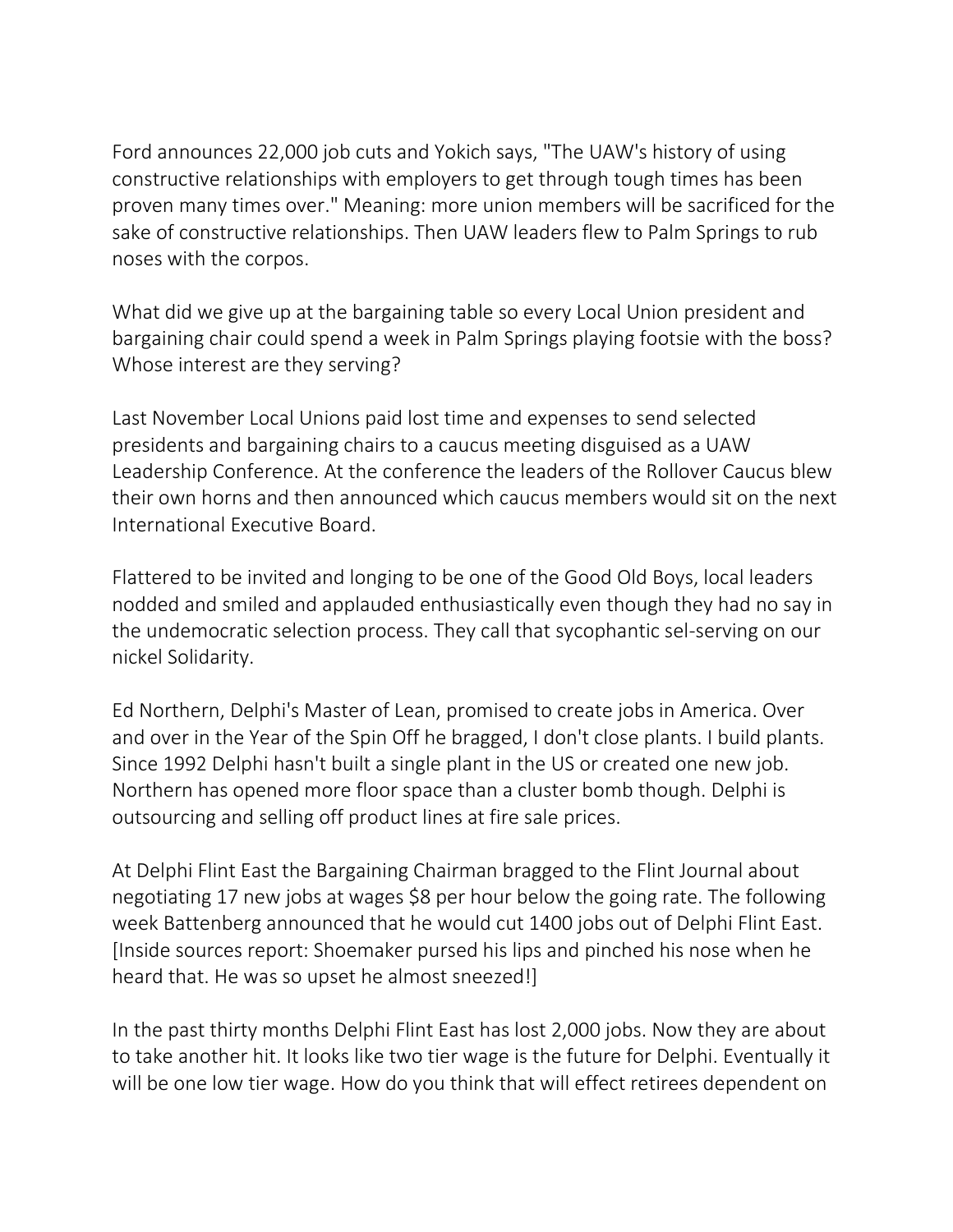the bargaining power of active members? Retreat is not an option when you're up against the wall.

What's the sense of bargaining for lower wages? Do we need a union to do that? Is it any wonder the UAW can't win an organizing drive at a foreign transplant? Hell, workers don't want a company/union. They don't need the UAW's help to lower wages and speed up the line.

There are more autoworkers in the US today than there were in 1979 when the UAW was at its peak. I can't repeat that US Bureau of Labor statistic often enough. Just like the corporations the International loses market share and grows richer. It's the reward for partnership. International reps get the golden handshake as Yokich called it, and workers get jobs at reduced wages, or prevailing wage as Yokich likes to describe it.

I guess he thought the corpos needed a break from the living wage and the campaign for a shorter work week. Union workers were taking a cut of the profits and the perks of capitalism aren't for everybody. Someone has to lose.

The lazy rich always blame workers for being greedy and conniving. It's a tradition. Can't find good help these days, said King Tut, and the whine, intoned with superior nasal disdain, flows on through the centuries. They accuse us of stealing productive minutes and loafing on company time while they produce nothing, not even false hope.

After 9/11 corpos wrapped the flag around their wigs and trumpeted their Sell America campaign. Now the Bushites want to give them retroactive tax breaks, as if CEOs were suffering Post Traumatic Stress from all the delays on the golf course. Corporations that haven't created a job in the US in twenty years will be rewarded millions of dollars for .......what?

Closing factories? Workers lose wages, health insurance, pensions, and get nothing from the Bushites but polite meaningless words: par for the course.

Unionists say the pledge of allegiance at union meetings but the Board of Directors at multinationals honor no state. They buy, sell, and bankrupt states. The government serves the lazy rich. Everyone who has walked a picketline knows who